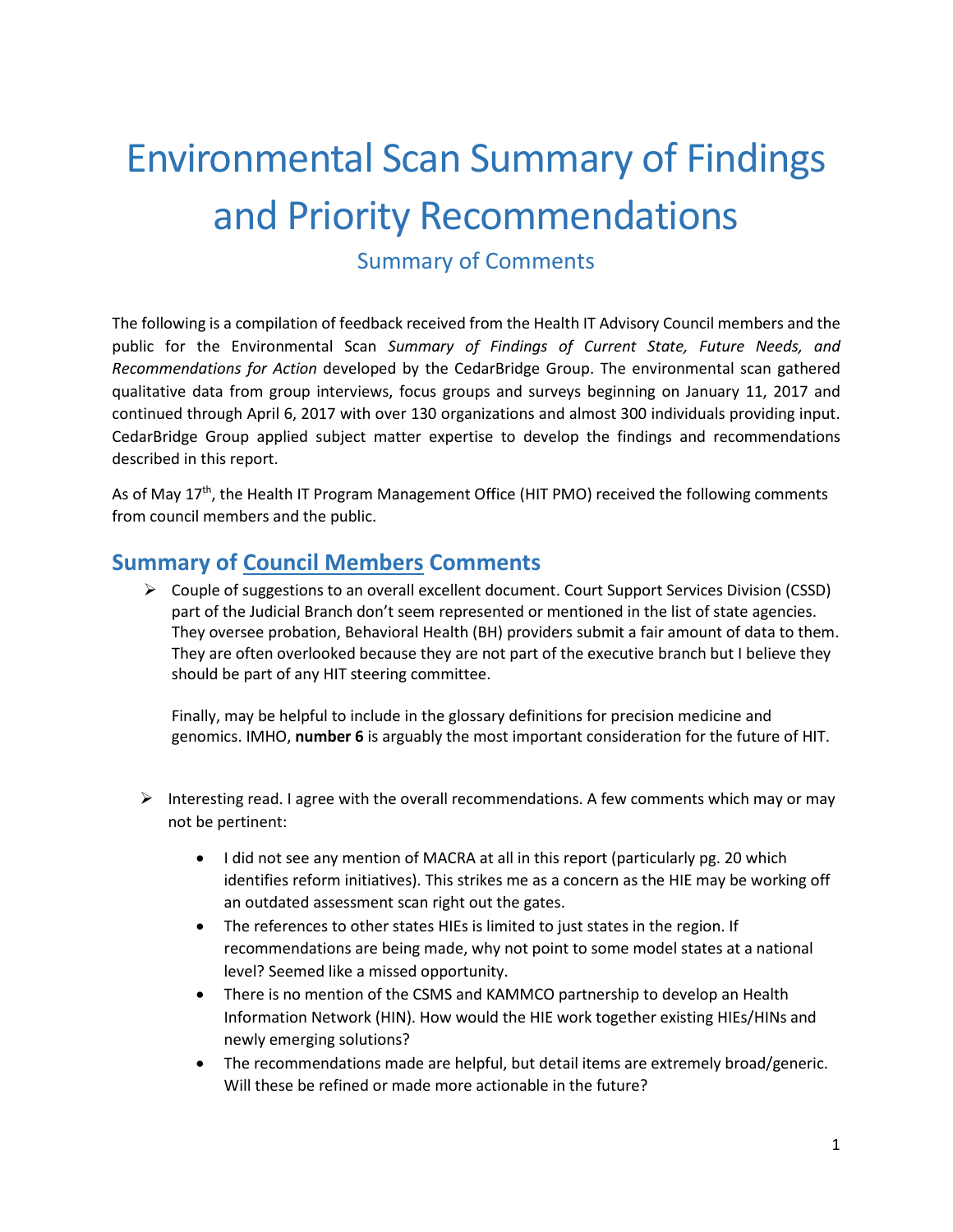- $\triangleright$  Before commenting on particular recommendations, I would like to acknowledge the hard work of CedarBridge in interviewing numerous stakeholders and thoughtfully preparing the report. The report provides nine recommendations, some of which are multifaceted. That said, we caution the Council that many of the recommended actions would require an active engagement of various stakeholders. In the current budget climate, where resources are scarce and strained, it may be difficult for stakeholders to provide the necessary level of commitment to ensure the success of all the recommended actions.
	- Agrees with recommendation #1. We are in the initial stages of modernizing its information systems. The new information systems here will be built upon a sharedservices architecture, where the consumer is the primary focus.
	- Agrees with the underlying theme in recommendation #2. We are working with Department of Social Services (DSS) to interoperate with existing and future shared services, including integrated eligibility and the master person index. We can appreciate the perceived benefit of building relationships with state-based HIEs and with organizations that promote interoperability outside of Connecticut.
	- Agrees with recommendation #3.
	- Agrees with recommendation #4.
	- Offers no comment on recommendation #5.
	- Agrees with the underlying theme in recommendation #6. It would be beneficial if all providers who are authorized to have access to health information for an individual could securely and electronically exchange this information with each other.
	- Agrees, in principle, with recommendation #7. We agree that the efficiency and effectiveness of healthcare delivery would be improved by tools that promote the flow of information among persons involved in healthcare delivery. We defer to the judgment of the Department Public Health regarding the need for bi-directional data sharing involving their information systems. We have already shared comments on the recommendations concerning electronic clinical quality measures. We offer no comment on the need for a single, integrated clinical encounter alerts service or on the need for expanded use of direct messaging.
	- Mostly agrees with recommendation #8; however, (a) we are concerned about the potential resource commitment for yet another committee and (b) assuming the proposed HIT Steering Committee is necessary, we suggest that the purview of the committee be limited to shared health IT assets (data or services shared across agencies), rather than all health IT assets. We see no benefit in having the HIT Steering Committee oversee health IT assets that are internal to a particular agency.
	- Neither agrees nor disagrees with recommendation #9, but it instead offers the following comment. In the next few years, we intend to move forward with a comprehensive modernization of its information systems. As part of this modernization effort, we intend to utilize, support, and contribute to the Shared Services architecture being developed at the DSS. We anticipate that the proposed statewide health information exchange services may require a significant resource commitment from us (planning and architecture input, governance and policy input, interface development … etc.), even if a third-party organization assumes responsibility for much of the work. We offer no comment concerning the need for a neutral, trusted organization to operate the exchange services or on the governance-related recommendations.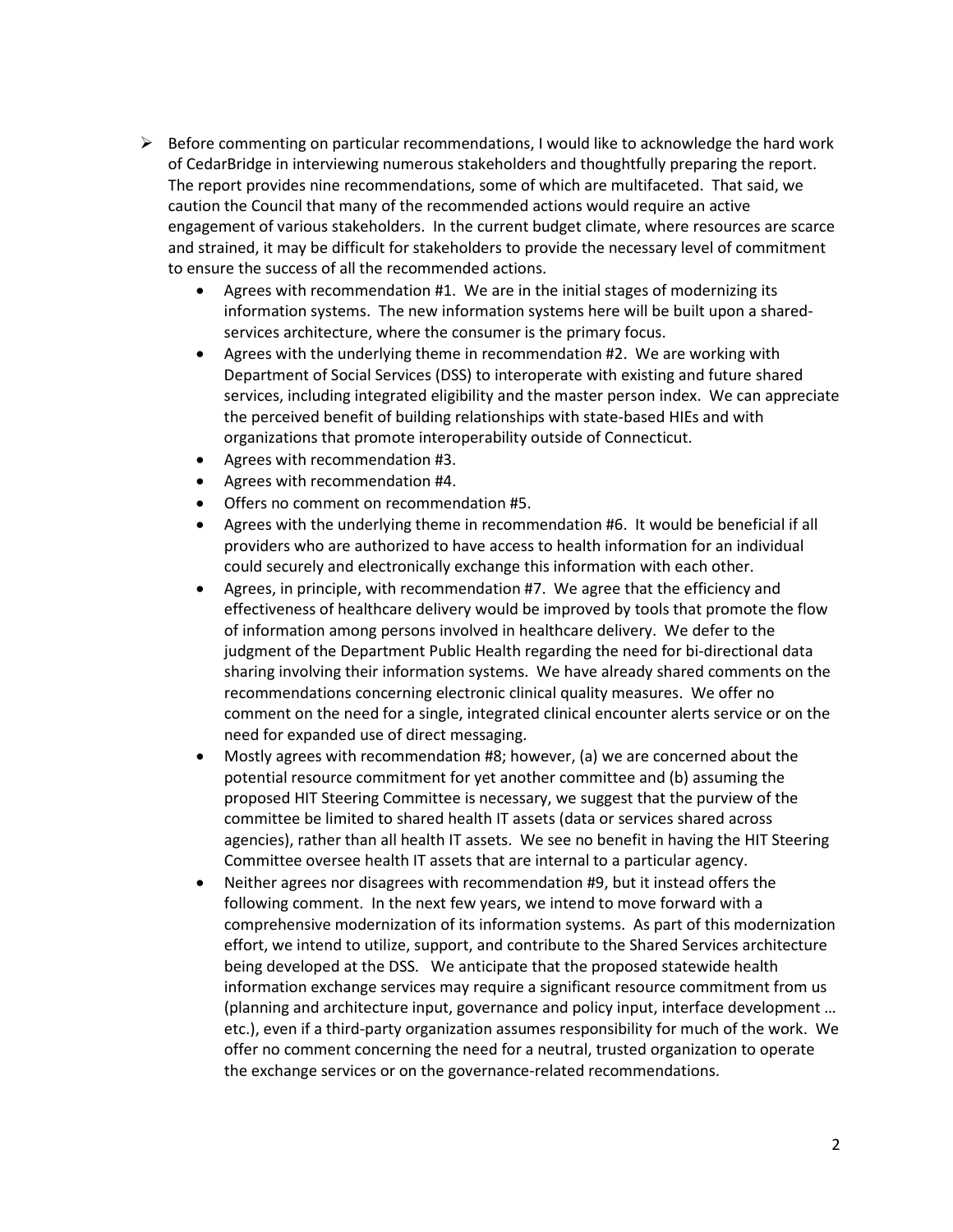- $\triangleright$  Overall, I believe the process is this document embodies is important. Gathering perspective, summarizing, feeding it back to the group. All really important items to crafting a common vision. However, after reading the document, I believe that summary recommendations are premature. Specifically, while we've collected all this feedback, it represents the individual perspectives of a wide variety of groups. We've had limited opportunity to consider what this means holistically. Perhaps we should collect individual feedback around each of the specific recommendations and stratify it by constituent group. (Providers value this, government values that… I agree with 1, but not 7 etc.). That may help to understand why groups value specific recommendations and others do not.
	- The document suggests in its text that it's only a starting point for conversation. Is a vote on the recommendations a conversation?
	- As I stated in a previous meeting, I struggle with the differences between the "community" of Connecticut and the "government" of Connecticut as they appear in the document. The most successful exchanges that we previously heard from were not creations of government. I'd recommend a much more clear and definitive definition of what is intended. If a stakeholder is using the word Connecticut – they may be referring to the government or the collective of the payers, providers and government in our state.
	- I am not sure we have alignment on goals much less recommendations. Do we have commitment from stakeholders that we will all work towards an agreed upon set of goals? Where is the recognition that some stakeholder goals are actually competing?
	- What specifically do we want to accomplish, by when, is everyone on board with that. Then make recommendations on how to get there. We are not being specific enough to gain support or understand lack thereof.
	- There is no treatment of the concept of what defines an acceptable floor for engagement, technology or skills. If we do not definitively state what we believe those items should be, we will underestimate the costs and efforts to actually implement change. (Further lowering confidence). There is an undercurrent of technology haves and have-nots in the provider space. Do we believe we need to have a basic set of capabilities in the state to be successful with this initiative?
	- I've heard much discussion around the "failing" of exchanges across the country. Shouldn't this document be delivered in that context? Are they really closing, failing? If so, why. Regardless of the "idea" of HIT, what are we doing that's different enough to deliver sustainability and success (or even just incremental improvement)?
	- I find the discussion around lack of information about DSS initiatives particularly troubling in its perspective. Every single one of the stakeholders has made and continues to make investments in technology. That stakeholders feel it is important for DSS not to make progress and investments unless aligned with a strategy that is not yet developed is both unfair and unsound. It would be the equivalent of telling the Medical Society to not launch a new initiative because we don't have more information.
- I question **build (re-invent the wheel) vs buy (enemy of good is perfect).**
- $\triangleright$  On slide 31 of the presentation, ELR is described as "based on the NIST all-purpose HL7 v2.x message validation tool".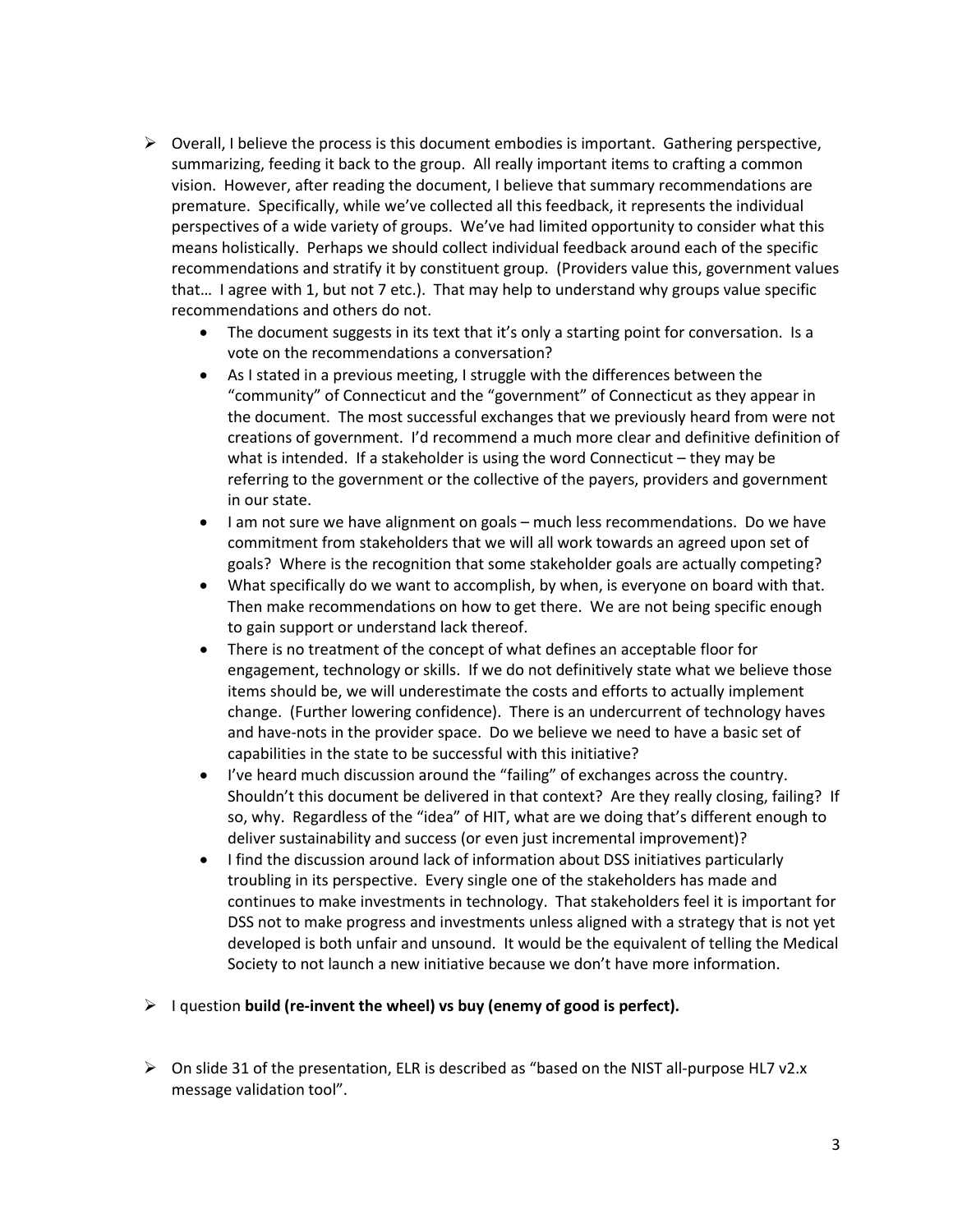That is incorrect. ELR is part of a larger DPH built and based system (that we describe as the DPH ELR/EDX System) that allows us to securely receive electronic laboratory messages in HL7 or non-HL7 formats, validate structure and content, map the content to standard codes and values used in the end user systems (such as CTEDSS), and generate an output file that can be uploaded into those end user systems. The DPH ELR/EDX system will also be modified to take output files from CTEDSS and transform them into HL7 messages for case notification to the CDC. The core of the DPH ELR/EDX system is built using the PilotFish Technologies i.e. console and engine, but that is not the only component.

A better short description for ELR would be: "DPH based system for processing state reportable laboratory results sent electronically". If your main focus is MU, you could say "DPH based system for processing HL7 messages of state reportable laboratory results".

I'm not sure if this also should be corrected in the Draft Summary.

Second, in your email, there was listed the following as one of the recommendations:

"the ability to share data bi-directionally (report and query) with the Connecticut Department of Public Health on the Electronic Laboratory Reporting (ELR) system; the Hospital Emergency Department Syndromic Surveillance system and Hospital Admissions Syndromic Surveillance system; and the Connecticut Immunization Registry and Tracking System (CIRTS), with CIRTS as a first step;"

One of the goals of CDC for state Immunization Information Systems (IIS) is to ultimately allow bi-directional exchange between the IIS and provider EHRs for report and query. However, that is not the goal of ELR or Syndromic Surveillance – there is no report back out of the DPH system to the sending facility/lab other than standard message acknowledgments.

I would mention that the new EpiCenter system is supposed to replace the 2 Syndromic Systems you describe above into one system. Also, ELR and Syndromic surveillance for public health purposes is not really about "the efficiency and effectiveness of healthcare delivery" but more about being used as a means to receive data that will allow us to confirm the presence of disease for public health case confirmation (ELR) and/or public health action or monitoring (for example, detection of increase in respiratory infections in persons seen in EDs in CT).

## **Public Comment**

 $\triangleright$  On pg. 42 there is floating quote mark in red "